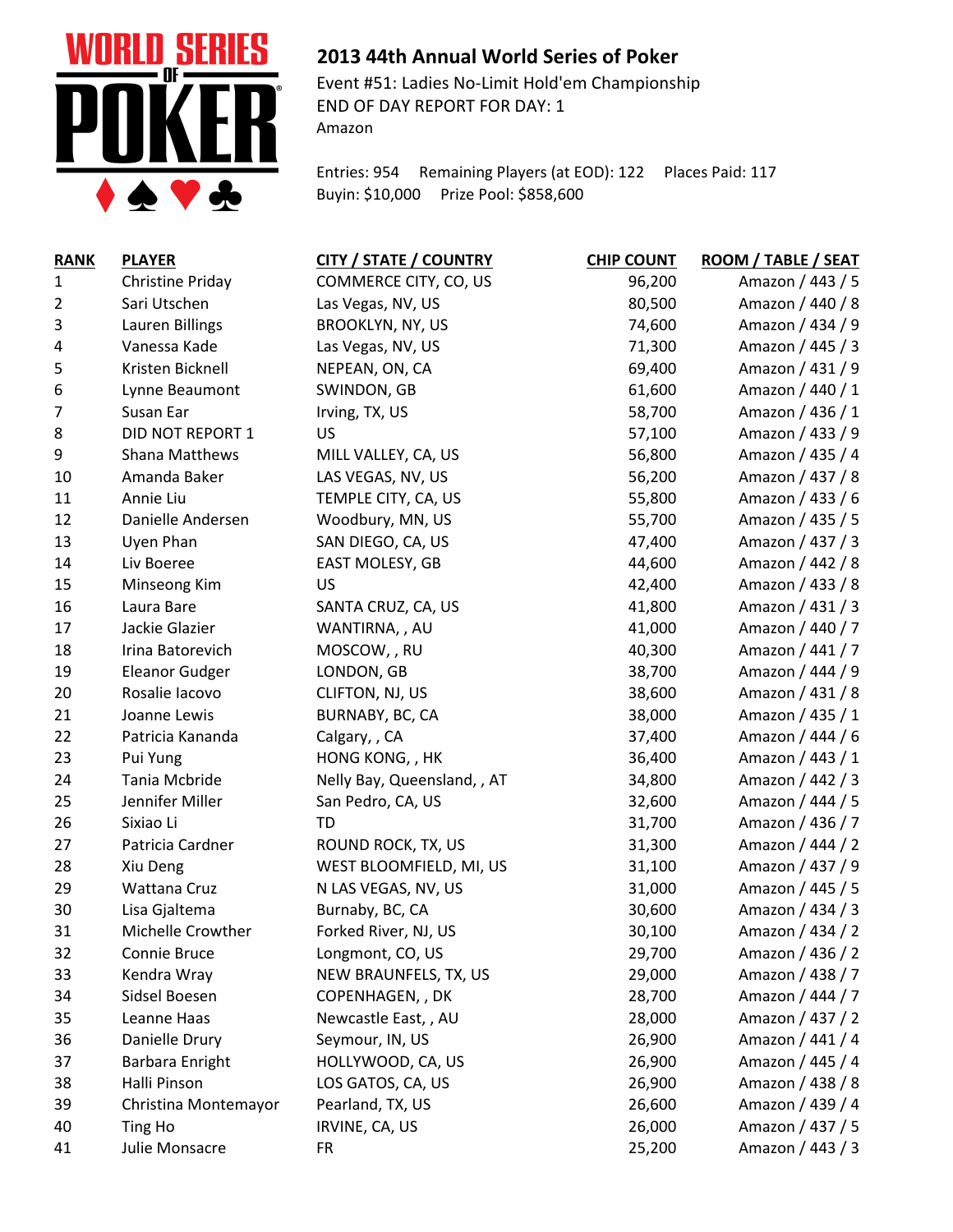| 42 | Tamara Tibbles          | SPOKANE, WA, US           | 25,000 | Amazon / 442 / 1 |
|----|-------------------------|---------------------------|--------|------------------|
| 43 | Sandra Wong             | BURNABY, BC, CA           | 24,500 | Amazon / 444 / 1 |
| 44 | Heidi Wadas             | ROCHESTER, NY, US         | 23,800 | Amazon / 434 / 1 |
| 45 | Shirley Burnham         | North Las Vegas, NV, US   | 22,800 | Amazon / 440 / 4 |
| 46 | <b>DID NOT REPORT 3</b> | <b>US</b>                 | 22,800 | Amazon / 436 / 3 |
| 47 | Viktoriya Gromova       | HILLSBORO, OR, US         | 22,300 | Amazon / 442 / 5 |
| 48 | <b>Claire Renaut</b>    | LONDON, , GB              | 22,000 | Amazon / 439 / 8 |
| 49 | <b>Esther Taylor</b>    | VANCOUVER, WA, US         | 21,900 | Amazon / 439 / 3 |
| 50 | Michele Koerner         | COQUITLAM, BC, CA         | 21,100 | Amazon / 433 / 5 |
| 51 | Kima Kimura             | ANCHORAGE, AK, US         | 20,200 | Amazon / 434 / 6 |
| 52 | Kimberly Lim            | RICHMOND, BC, CA          | 20,200 | Amazon / 442 / 2 |
| 53 | Helen Wang              | Wainwright, AB, CA        | 20,200 | Amazon / 434 / 7 |
| 54 | Sarah Pluard            | HAPPY VALLEY, OR, US      | 19,800 | Amazon / 437 / 4 |
| 55 | Sally Boyer             | MIDWAY, UT, US            | 19,000 | Amazon / 437 / 1 |
| 56 | Marina Adriaans         | <b>NL</b>                 | 18,900 | Amazon / 439 / 5 |
| 57 | Julia Rea               | FELTON, CA, US            | 18,800 | Amazon / 433 / 3 |
| 58 | Hermance Blum           | <b>FR</b>                 | 18,600 | Amazon / 433 / 7 |
| 59 | Mayumi Kaneko           | KASUKOBE, , JP            | 18,600 | Amazon / 444 / 8 |
| 60 | Lisa Vanageatigul       | SAN JOSE, CA, US          | 18,300 | Amazon / 431 / 2 |
| 61 | Dana Castaneda          | UA                        | 18,300 | Amazon / 438 / 6 |
| 62 | Thuy Pham               | Bellaire, TX, US          | 18,200 | Amazon / 436 / 8 |
| 63 | Garilyn Nelson          | OGDEN, UT, US             | 17,700 | Amazon / 439 / 9 |
| 64 | Alisa Chandler          | ANTHEM, AZ, US            | 17,300 | Amazon / 435 / 8 |
| 65 | Charlene Boustead       | VICTORIA, BC, CA          | 17,200 | Amazon / 434 / 8 |
| 66 | Koy Saelee              | Anchorage, AK, US         | 16,900 | Amazon / 443 / 9 |
| 67 | Pamela Buzzetto         | Tampa, FL, US             | 16,200 | Amazon / 438 / 3 |
| 68 | <b>Therese Gronstad</b> | US                        | 16,200 | Amazon / 431 / 6 |
| 69 | Ping Wang               | San Mateo, CA, US         | 16,100 | Amazon / 443 / 7 |
| 70 | Raylene Celaya          | LAS CRUCES, NM, US        | 16,000 | Amazon / 438 / 9 |
| 71 | Kolina Phlaum           | Northridge, CA, US        | 15,800 | Amazon / 435 / 6 |
| 72 | Andrea Scott            | ALBUQUERQUE, NM, US       | 15,500 | Amazon / 431 / 5 |
| 73 | Marsha Wolak            | SARASOTA, FL, US          | 15,500 | Amazon / 440 / 5 |
| 74 | <b>Crystal Steele</b>   | RICHMOND, TX, US          | 15,200 | Amazon / 440 / 6 |
| 75 | <b>Sharrol Segal</b>    | Vancouver, BC, CA         | 15,200 | Amazon / 437 / 7 |
| 76 | Anne Spinetti           | LAS VEGAS, NV, US         | 14,900 | Amazon / 435 / 7 |
| 77 | Berta Barnes            | Richmond, , CA            | 14,800 | Amazon / 431 / 1 |
| 78 | Lara Boutros            | PARIS, , FR               | 14,700 | Amazon / 445 / 9 |
| 79 | Patricia Sabo           | SUGAR LAND, TX, US        | 14,400 | Amazon / 442 / 7 |
|    | Diana Svensk            |                           | 13,900 | Amazon / 443 / 6 |
| 80 |                         | <b>US</b>                 |        | Amazon / 441 / 1 |
| 81 | <b>Kelly Peters</b>     | Whitenurcy, Bristol, , GT | 13,800 |                  |
| 82 | <b>Elaine Watkins</b>   | BILLINGS, MT, US          | 13,300 | Amazon / 443 / 8 |
| 83 | Vanessa Sena            | CHINO, CA, US             | 13,300 | Amazon / 441 / 5 |
| 84 | Judith Bielan           | BAYONNE, NJ, US           | 13,100 | Amazon / 443 / 2 |
| 85 | Agnieszka Zawadzka      | PT                        | 13,000 | Amazon / 431 / 4 |
| 86 | Stephanie Hubbard       | Hazlet, NJ, US            | 13,000 | Amazon / 439 / 6 |
| 87 | Debby Perkins           | SANTA MONICA, CA, US      | 13,000 | Amazon / 433 / 4 |
| 88 | Jennifer Pinkas         | Ogden, UT, US             | 13,000 | Amazon / 439 / 2 |
| 89 | Freda Lawrence          | Delta, BC, CA             | 12,500 | Amazon / 434 / 4 |
| 90 | Judy Herringdine        | Maple Hill, NC, US        | 12,200 | Amazon / 435 / 2 |
| 91 | <b>Christy Burt</b>     | West Hollywood, CA, US    | 12,000 | Amazon / 442 / 6 |
| 92 | Jinelle Girard          | VANCOUVER, , CA           | 12,000 | Amazon / 444 / 4 |
| 93 | Melissa Burr            | MOUNT LAUREL, NJ, US      | 11,800 | Amazon / 444 / 3 |